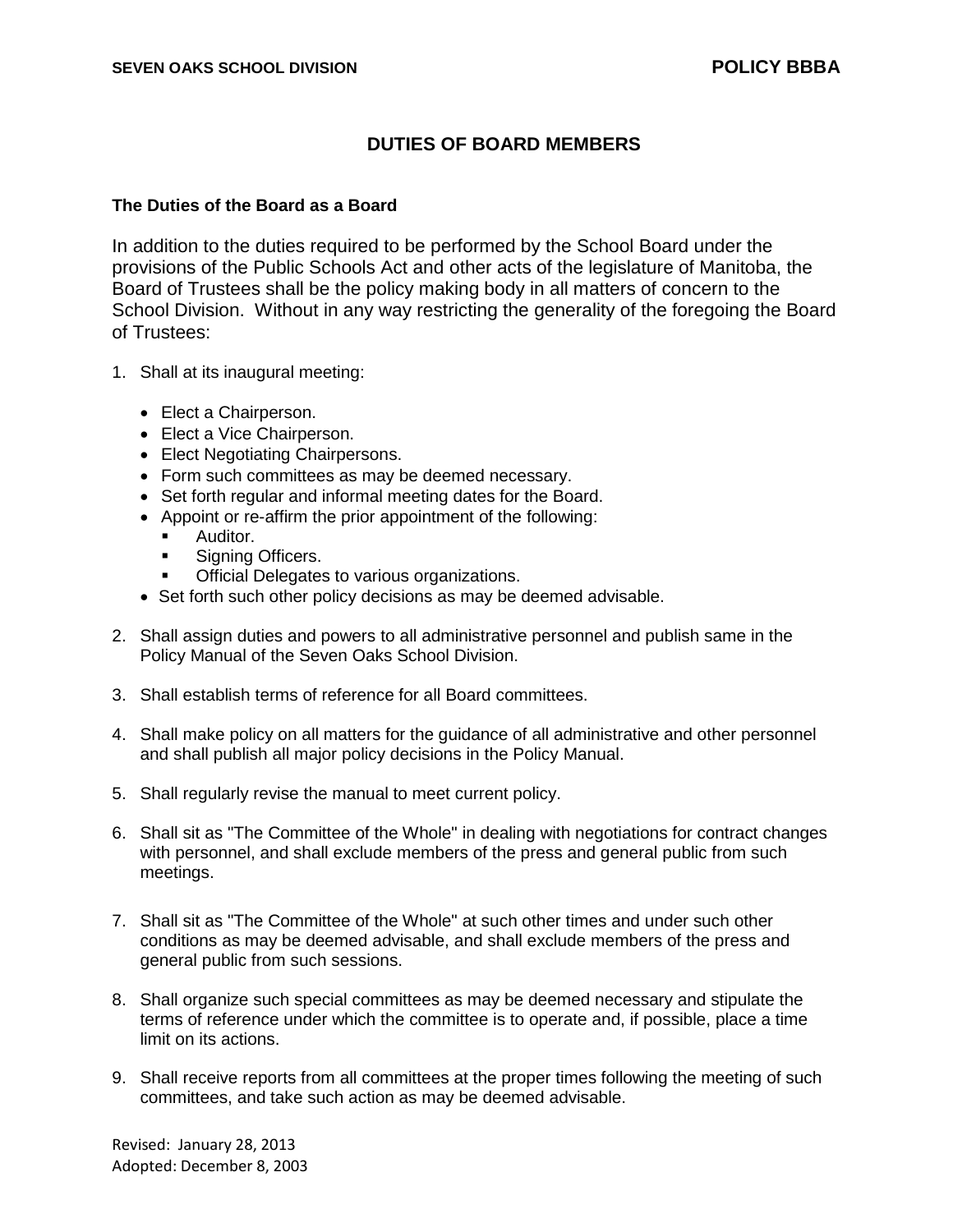- 10. Shall assign various Board members to such committees or public groups as may be required from time to time and shall instruct these delegations as to their duties and responsibilities while acting on behalf of the Board.
- 11. Shall make, or cause to be made, such statements, announcements, press or publicity releases dealing with Board policies, actions or plans in written form (approved at a duly called meeting of the Board at which a quorum is present) as may be required.
- 12. Will abide by the provisions of all federal, provincial and local legislation, including but not limited to human rights statutes, *The Public Schools Act,* and school division by-laws and policies.

## **The Duties of Board Members as Individual Board Members**

The Board members severally shall serve as the Board of the Division and as such shall have all the powers, duties and responsibilities enumerated in the Public Schools Act and any other acts of the Province having reference to School Board. Individual Board members, without in any way restricting the above:

- 1. Shall attend all duly called meetings of the Board and any Committees to which they are appointed.
- 2. Shall serve as Chair of Committees and of the Board as called upon and accept any other assignments given them by the Board unless they feel they cannot fulfil the duties thus assigned.
- 3. Shall inform the Secretary-Treasurer of any absences contemplated which would affect their attendance at any Board or Committee meetings to which they have been called.
- 4. Understand that their position may make them privy to confidential information about individuals including students or staff, or financial or other sensitive matters, and will keep any such information confidential.
- 5. Shall direct all complaints against Board policy, Board officials, principals, teachers and other personnel through proper channels.
- 6. Shall direct all requests for appearance at Board or Committee meetings by prospective delegations to the Superintendent.
- 7. Shall act as representative of the Board at all public functions they are called upon to attend in their capacity as Board members.
- 8. Recognize that the school board's authority rests with the corporate body, not with individual trustees, and therefore will speak or act on behalf of the school board only if they have been authorized to do so.
- 9. Review meeting agendas and other relevant information prior to board and committee meetings, and arrive at such meetings informed and prepared to contribute to the open and honest discussion about matters before the board or committee.